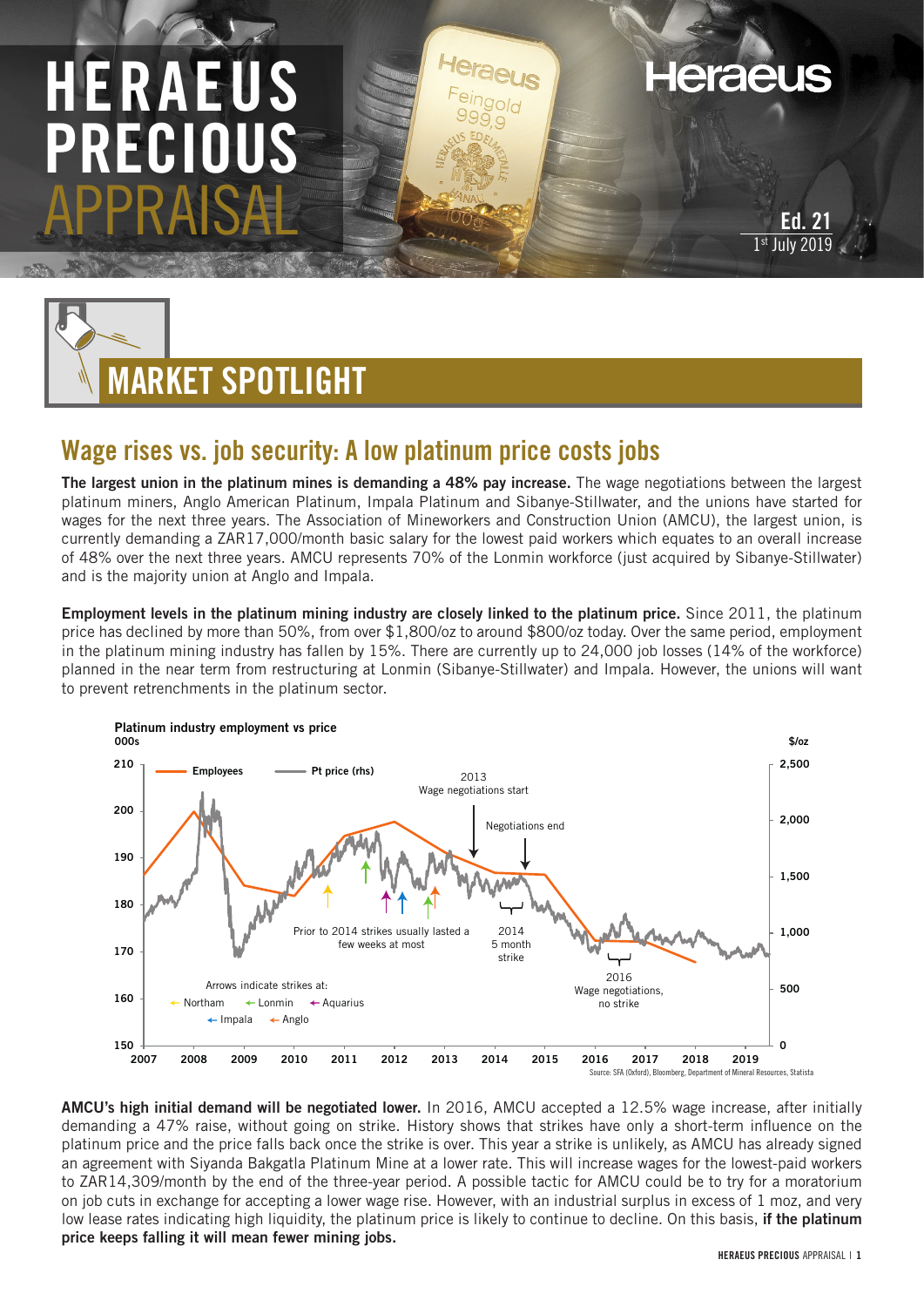# PRECIOUS METALS REVIEW

## Au

|                  | Au Gold                       |                            |      |                  |            |                  |  |  |  |
|------------------|-------------------------------|----------------------------|------|------------------|------------|------------------|--|--|--|
| <u> Maria Ba</u> |                               | <b>Close</b> Weekly change | High | <b>Date</b>      | <b>Low</b> | <b>Date</b>      |  |  |  |
|                  | $\sqrt{6z}$ 1.412 0.95%       |                            |      | 1,439 25/06/2019 |            | 1,399 27/06/2019 |  |  |  |
|                  | $\epsilon/\sigma$ 1.241 0.54% |                            |      | 1,262 25/06/2019 |            | 1,231 27/06/2019 |  |  |  |

Gold is overbought. The gold price shot above \$1,400/ oz last week, but pulled back after comments by Fed officials tempered expectations of how far and how fast the Fed might cut rates. The US dollar strengthened slightly on the hope that there would be progress between the US and China on trade at the G20 meeting. After such a rapid rise, further consolidation is likely in the short term, but ultimately continued price appreciation is anticipated.

Indian gold price hits record level and demand stalls. The price of gold in India reached over 35,000 rupee/10g (including local taxes). India is the second-largest gold market and last year the country's demand was 760 t. Almost 80% of that was jewellery demand, with the balance being bars and coins. The World Gold Council projected gold demand of 750-850 t in India this year after consumption rose 5% in the first quarter. That said, the record price has crimped demand in June according to both bullion dealers and jewellers. If the price remains high then demand will likely soften in the third quarter.

| 4/ |                | Ag Silver                 |                            |             |                  |            |                  |  |
|----|----------------|---------------------------|----------------------------|-------------|------------------|------------|------------------|--|
|    |                |                           | <b>Close</b> Weekly change | <b>High</b> | <b>Date</b>      | <b>Low</b> | <b>Date</b>      |  |
|    |                | $\sqrt{$70z}$ 15.31 0.05% |                            |             | 15.52 25/06/2019 |            | 15.16 27/06/2019 |  |
|    | $\epsilon$ /oz |                           | $13.46 - 0.36\%$           | 13.61       | 25/06/2019       | 13.34      | 27/06/2019       |  |

Silver dragged higher by gold. Following gold higher, silver reached \$15.50/oz, but it has also given up some of those gains. The silver price has held above \$15/oz but silver's relative underperformance continued, with the ratio to gold rising to 92.

Gold has been receiving attention from macro fund allocators, whereas silver has not and given the uncertain macroeconomic outlook, industrial demand is not helping to drive the price. Retail investors have not been buying much silver either despite its relative cheapness. ETF holdings were up 0.7 moz to 522.3 moz last week and are only 5.5 moz higher this year (1.1%)

## Pt

78

|                                   |                 | Pt Platinum |                            |      |             |            |             |  |  |  |
|-----------------------------------|-----------------|-------------|----------------------------|------|-------------|------------|-------------|--|--|--|
| <b>Contract Contract Contract</b> |                 |             | <b>Close</b> Weekly change | High | <b>Date</b> | <b>Low</b> | <b>Date</b> |  |  |  |
|                                   | $\sqrt{0z}$ 837 |             | $3.40\%$                   | 838  | 28/06/2019  | 805        | 26/06/2019  |  |  |  |
|                                   | $\epsilon$ /0Z  | 736         | 2.96%                      | 736  | 28/06/2019  | 709        | 26/06/2019  |  |  |  |

Hydrogen infrastructure is expanding. Construction has started on the world's largest polymer electrolyte membrane (PEM) electrolyser at Shell's Rhineland refinery. The 10 MW hydrogen electrolysis plant will produce up to 1,300 t of hydrogen per year using electricity generated by renewable energy. This represents about half the capacity that was installed in the whole of 2018. A 1 MW electrolyser has started operation at Gasunie's HyStock green hydrogen plant in the Netherlands. The plant will use renewable energy to generate hydrogen which will be used on-site and supplied to hydrogen refuelling stations in the future. Platinum use in electrolysers and fuel cells is still relatively small at a few tens of thousand ounces a year. Although it is still early days, the backing of hydrogen by governments and industry will be positive for platinum demand in the long term.

Furuya noted good demand for platinum from the glass industry in its Q1'19 report. Glass demand for platinum is 3% (210 koz) of total demand and is projected to drop 13% this year after a strong year in 2018 owing to lower plant capacity increases. Where rhodium-platinum alloys are used, the industry is shifting to higher platinum content owing to the high price differential to rhodium.

More platinum production is on the way. Northam Platinum has announced it will begin operations at the Eland mine on the Western Bushveld later in the year. In 2020, platinum output may be only a few thousand ounces but as the mine is developed this will gradually ramp up to over 50 koz by 2024 and around 90 koz at full capacity. The platinum market is already oversupplied so the price is expected to continue to perform poorly.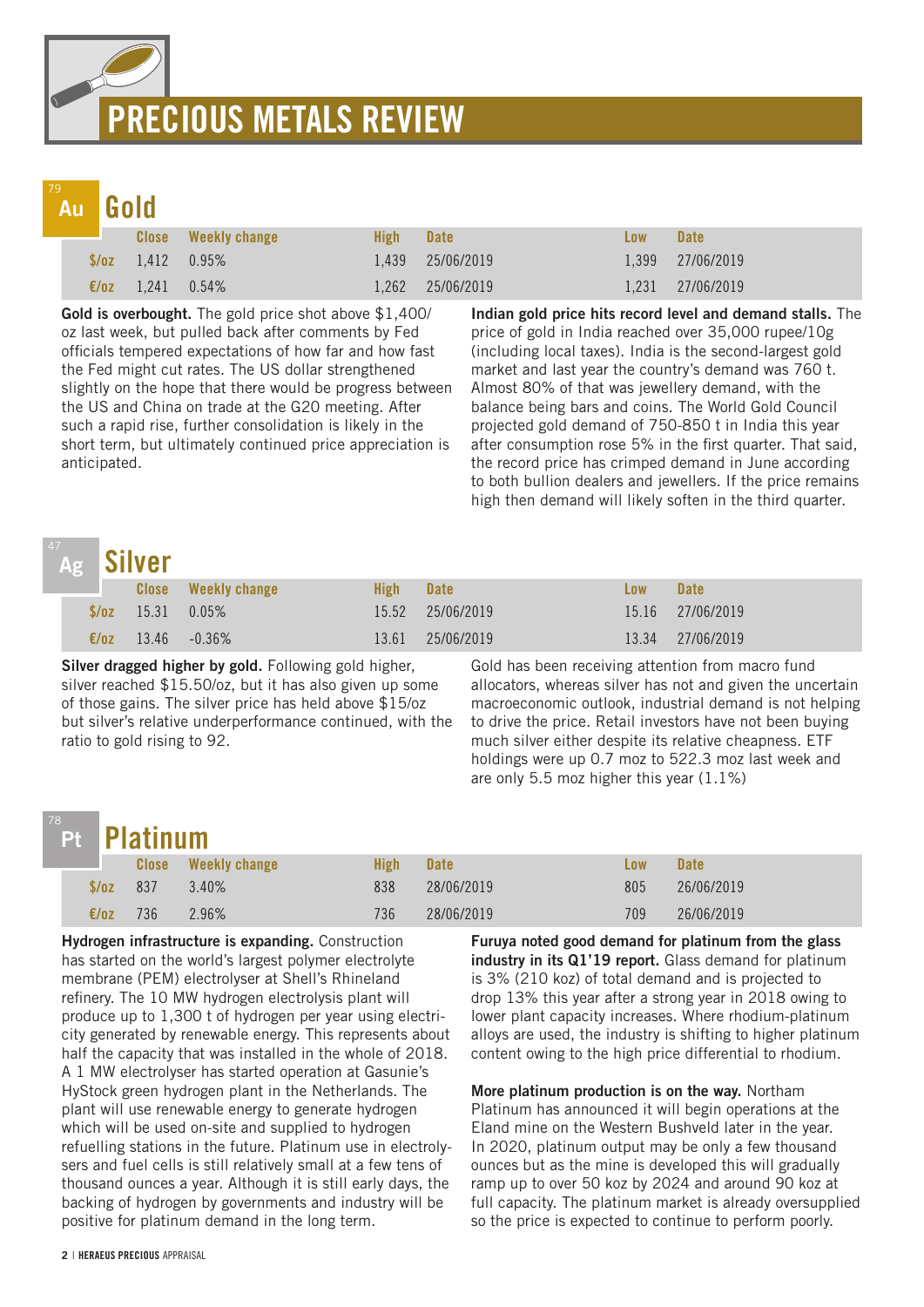## PRECIOUS METALS REVIEW



77

## Palladium

|                |                          | Close Weekly change | High Date |                  | <b>Low</b> | <b>Date</b>      |
|----------------|--------------------------|---------------------|-----------|------------------|------------|------------------|
|                | $\sqrt{$6z}$ 1,550 2.43% |                     |           | 1,567 28/06/2019 |            | 1.510 25/06/2019 |
| $\epsilon$ /oz | $1,362$ $1.99\%$         |                     | 1.379     | 28/06/2019       |            | 1,328 25/06/2019 |

Battery electric vehicles (BEVs) are making inroads in **Europe**, but the high growth is from a very small base. Across Europe electrified vehicle registrations reached 95,800 units in May or 7.1% of total registrations (source: JATO Dynamics). However, the majority of those vehicles were hybrids which still have combustion engines and use catalytic converters. BEV sales were up 85% year-on-year, but were just 1.7% (22k units) of total registrations. The overall market was stable in May at 1.4 million units and gasoline cars were 59% of the total, so Western European palladium demand is holding up at 1.7 moz this year.

Northam's new operation at the Eland mine will contribute relatively little palladium production. The ore body does not contain a high amount of palladium. Production will be roughly half that of platinum, at around 25 koz in 2024 and 40 koz at full capacity. This is too small a contribution to impact the palladium market which is forecast to remain in deficit.

#### odium, Ruthenium, Iridium 44 Ru Ir

| $Rh^-$ | -------------         |                |                  |                |  |
|--------|-----------------------|----------------|------------------|----------------|--|
|        |                       | <b>Rhodium</b> | <b>Ruthenium</b> | <b>Iridium</b> |  |
|        | <b>Reporting week</b> | $$3,400$ /oz   | \$250/oz         | $$1,460$ /oz   |  |
|        | <b>Previous week</b>  | $$3,250$ /oz   | $$250$ /oz       | $$1,460$ /oz   |  |

A dip in smartphone sales has hit iridium crucible demand. Furuya reported results for Q1'19, noting that the slowdown in smartphone sales meant that orders for iridium crucibles used to grow lithium tantalite single crystals, which are used in surface acoustic wave (SAW) devices for smartphones, were sluggish. However, orders for iridium crucibles for single-crystal growth equipment were strong. Crucibles represent around a third of iridium demand, but overall iridium demand is expected to be little changed this year. The market for ruthenium targets for hard disk drive (HDD) manufacturers was good, although there was a slowdown from the end of 2018. The HDD market is 7% of ruthenium demand. Hard disk shipments are likely to dip this year, but with a larger number of platters per unit, ruthenium demand for HDDs is forecast to be up slightly.

The high rhodium price is incentivising the restart of rhodium-rich mines. The Eland ore body has a relatively high proportion of rhodium and will also produce some ruthenium and iridium. This will add one to two thousand ounces of rhodium output initially but over 15 koz by 2024. This is on top of Northam's increasing production from the expansion at Booysendal. Overall South African production is expected to be modestly higher this year, partly owing to work-in-progress stock that built up last year being processed this year.

The rhodium price continued its pull-back, easing to \$3,150/oz early in the week, before recovering to \$3,400/ oz. Ruthenium and iridium prices remain unchanged.